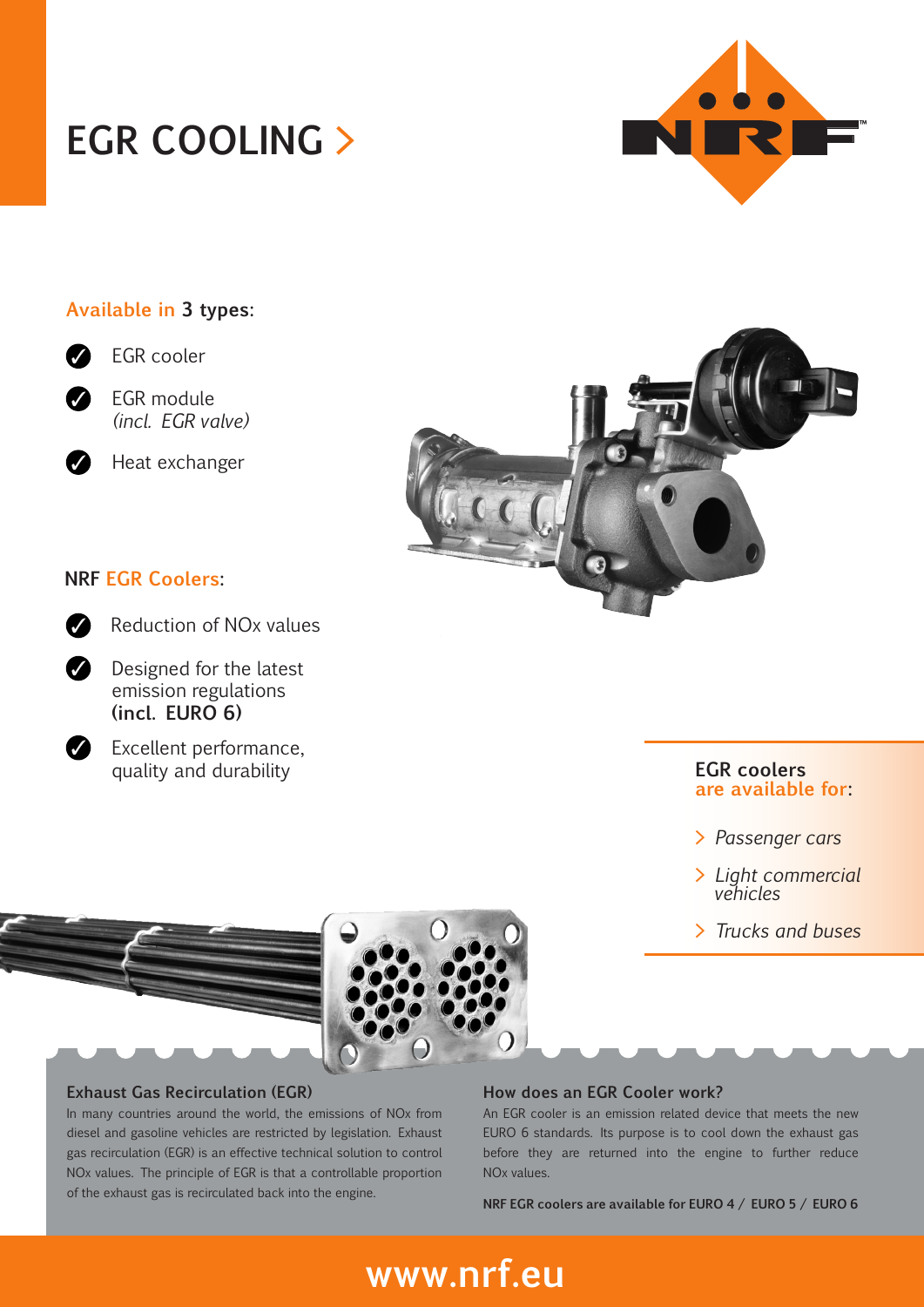

## **NRF EGR Cooling range - CAR & LCV >**

**EGR Module Car & LCV**



| NRF#  | Product           | Application                         | O.E.                                      |
|-------|-------------------|-------------------------------------|-------------------------------------------|
| 48202 | <b>EGR Module</b> | AUDI A4 2.0D 04/2008 >              | 03L131512BQ / 03L131512CD / 03L131512DT+  |
| 48201 | <b>EGR Module</b> | AUDI Q5 2.0D 11/2008 >              | 03L131512AR / 03L131512BP / 03L131512DJ+  |
| 48205 | <b>EGR Module</b> | FORD MONDEO 2.2D 11/2010 >          | 1701764 / 1726786 / 1745685 / BG9Q9Y456AC |
| 48211 | <b>EGR Module</b> | NISSAN Murano 2.5D 01/2010 >        | 147351AT0A                                |
| 48212 | <b>EGR Module</b> | NISSAN Navara 2.5d 12/2009 >        | 147355X00A                                |
| 48204 | EGR Module        | PEUGEOT 3008 2.0D 06/2009 >         | 9678257280                                |
| 48206 | <b>EGR Module</b> | PEUGEOT 508W 2.2D 11/2010 >         | 1618PS / 9676936180 / 9678163380          |
| 48207 | <b>EGR Module</b> | RENAULT Grand Scenic 1.9D 02/2009 > | 147106293R / 8200762517 / 8201027384      |
| 48215 | <b>EGR Module</b> | SEAT Ibiza 1.2D 04/2010 >           | 03P131512B / 03P131512D / 03P131512E+     |
| 48208 | <b>EGR Module</b> | SUZUKI Grand Vitara 1.9D 10/2005 >  | 147101993R / 1811167JG4                   |
| 48210 | <b>EGR Module</b> | VW Golf VI 2.0d 07/2009 >           | 03L131512AQ / 03L131512BN / 03L131512DL+  |
| 48220 | <b>EGR Module</b> | VW Polo 1.4D 03/2014 >              | 04B131512D                                |
| 48214 | <b>EGR Module</b> | VW Polo 1.6D 06/2009 >              | 03L131512AN / 03L131512AS / 03L131512BH+  |
| 48213 | <b>EGR Module</b> | VW Tiguan 2.0D 11/2007 >            | 03L131512AN / 03L131512AP / 03L131512AS+  |
| 48209 | <b>EGR Module</b> | VW Transporter 2.0D 09/2009 >       | 03L131512BM / 03L131512DK / 03L131512DS+  |



| NRF#      | Product           | Application                          | O.E.                                      |                 |
|-----------|-------------------|--------------------------------------|-------------------------------------------|-----------------|
| 48004     | <b>EGR Cooler</b> | ALFA ROMEO GT1.9D 11/2003>           | 73500545 / 880252K59340                   |                 |
| 48005     | <b>EGR Cooler</b> | AUDI A4 1.9D 11/2004 >               | 038131513S / 880155L59238                 |                 |
| 48001     | <b>EGR Cooler</b> | BMW 320d E46 02/1998 >               | 11717794245 / 7794245                     |                 |
| 48017     | <b>EGR Cooler</b> | CITROEN C6 2.7D 08/2005 >            | 1618N7                                    |                 |
| 48020     | <b>EGR Cooler</b> | CITROEN C6 2.7D 08/2005 >            | 1618J2                                    |                 |
| 48008     | <b>EGR Cooler</b> | CITROEN Xsara Picasso 2.0D 09/1999 > | 1628KC / 866840R59116                     |                 |
| 48019     | <b>EGR Cooler</b> | FIAT 500X 2.0D 09/2014 >             | 552525590 / 552615860 / 552682840         |                 |
| 48010     | <b>EGR Cooler</b> | FIAT Doblo 1.9D 07/2003>             | 55181418 / 55199705                       |                 |
| 48009     | <b>EGR Cooler</b> | FIAT Grande Punto 1.3D 10/2005 >     | 55249454 / 552494540                      |                 |
| 48003     | <b>EGR Cooler</b> | FIAT Stilo 1.9d 10/2001 >            | 46810017 / 55197877                       |                 |
| 48016     | <b>EGR Cooler</b> | FORD F350 6.4D 01/2010 >             | 4C3Z9P456AJ / 8C3Z9F464F                  |                 |
| 48014     | <b>EGR Cooler</b> | FORD Ranger/Transit 2.2D 04/2011 >   | 1807897 / CK3O9F464AB                     |                 |
| 48013     | <b>EGR Cooler</b> | FORD Transit 2.4D 04/2006 >          | 1674960 / 6C1Q9F464BD                     |                 |
| 48015     | <b>EGR Cooler</b> | FORD Transit V348 2.2D               | 1807898 / CK3Q9F464BB                     |                 |
| 48217 NEW | <b>EGR Cooler</b> | IVECO Daily 06/2006-08/2011          | 504178568                                 |                 |
| 48002     | <b>EGR Cooler</b> | IVECO Daily 09/2009-08/2011          | 504317815                                 |                 |
| 48018     | <b>EGR Cooler</b> | LANDROVER 3.6D 10/2006 >             | LR003829 / LR006987 / LR009735 / LR018321 |                 |
| 48012     | <b>EGR Cooler</b> | LANDROVER Sport 3.6TD 04/2006 >      | LR003830                                  |                 |
| 48120 NEW | <b>EGR Cooler</b> | PEUGEOT 3008 2.0D 06/2009 >          | 9678257280                                | <b>EASY FIT</b> |
| 48006     | <b>EGR Cooler</b> | PEUGEOT 407 2.0D 03/2004 >           | 161835 / 8653691 / 876431F59116           |                 |
| 48011     | <b>EGR Cooler</b> | RENAULT Trafic / Megane II 08/2006 > | 8200968414                                |                 |
| 48115     | <b>EGR Cooler</b> | SEAT Ibiza 1.2D 04/2010 >            | 03P131512B / 03P131512D / 03P131512E+     |                 |
| 48218 NEW | <b>EGR Cooler</b> | VW Amarok 11/2011 >                  | 03L131511A / 03L131511J / 03L131511L      | <b>EASY FIT</b> |
| 48113     | <b>EGR Cooler</b> | VW Tiguan 2.0D 11/2007 >             | 03L131512AN / 03L131512AP / 03L131512AS+  | <b>EASY FIT</b> |
| 48119 NEW | <b>EGR Cooler</b> | VW Transporter 2.0D 09/2009 >        | 03L131512BM / 03L131512DK / 03L131512DS+  |                 |

nr.eu

# **www.nrf.eu**